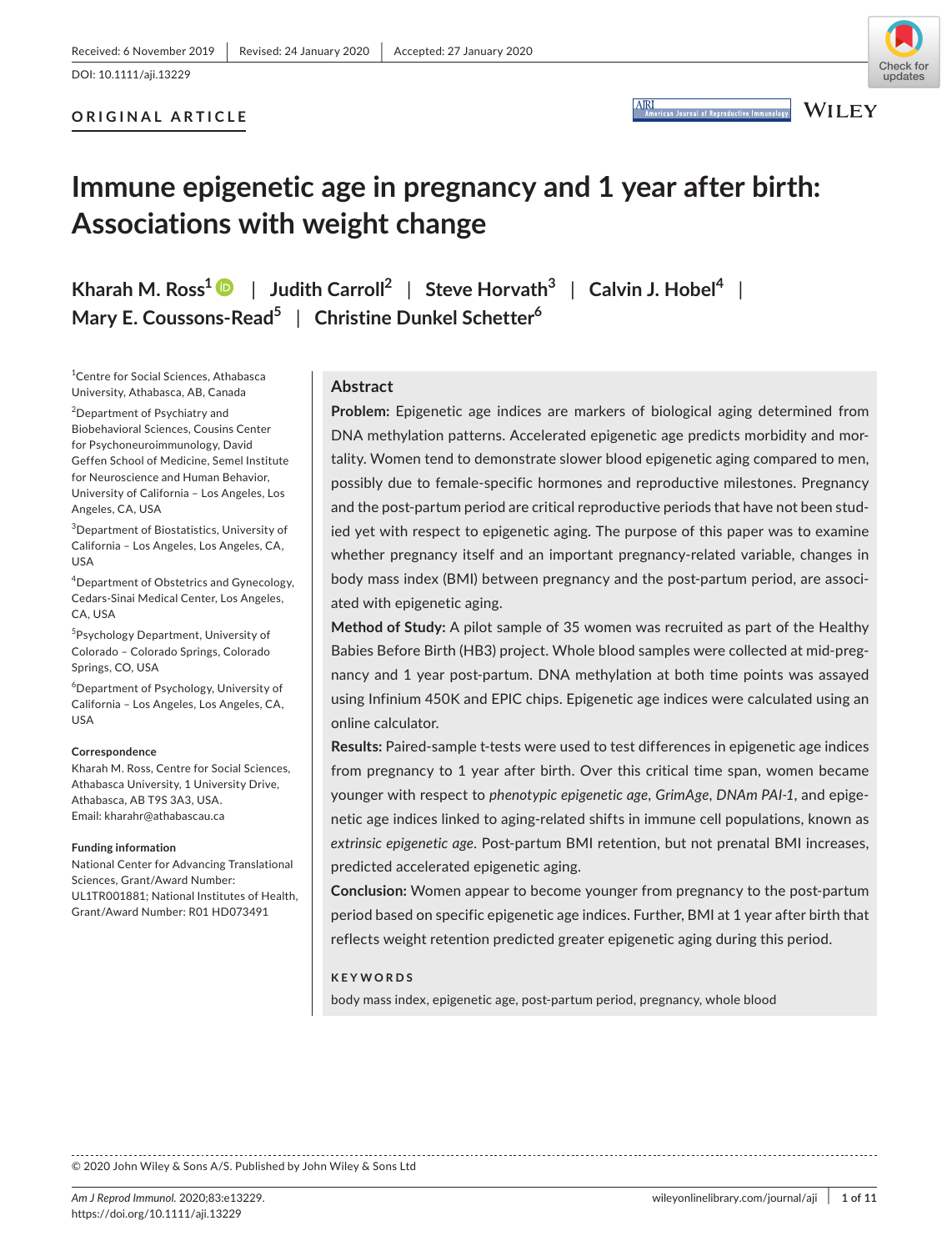Immune cell-derived epigenetic age indices are indicators of biological aging<sup>1,2</sup> that are highly correlated with chronological age but capture different processes. Epigenetic age robustly predicts morbidity, such as risk of breast and lung cancer,  $3,4$  and earlier mortality.<sup>5-7</sup> Sex differences in epigenetic age are also observed, with women showing slower rates of epigenetic aging compared with men. $8-11$  Reproductive biology and key reproductive periods, and their hormonal drivers have been proposed as one possible mechanism accounting for these sex differences. For example, earlier onset of menopause, whether naturally occurring or surgically induced, is associated with accelerations in epigenetic aging in women. $12$  Also, faster onset and progression of puberty in girls have been associated with epigenetic age accelerations in one study,<sup>13</sup> though not in another.<sup>14</sup>

Pregnancy is a normative reproductive experience with 86% of US women giving birth.<sup>15</sup> The role of pregnancy in biological aging in general, and epigenetic aging in particular, is not well studied. Telomere length, another marker of biological aging, was examined in one study of 81 women followed from mid-pregnancy to 9 weeks post-partum, with results indicating no significant change in telomere length over this time frame.<sup>16</sup> However, the effect of pregnancy on epigenetic age remains relatively unexplored.

Several epigenetic age indices exist that capture different aspects of biological aging. Here, we examined three classes of epigenetic age indices: those based on chronological age, specific to immune cells, and based on clinical or phenotypic indicators of mortality risk. Horvath's DNA methylation age is based on *chronological age* and is calculated from DNA methylation sites strongly associated with chronological age across tissue types. $2$  The association between DNA methylation age and chronological age is imperfect, suggesting a decoupling between chronological age and DNA methylation-derived age. The age acceleration residual captures the difference between chronological age and biological age estimated by Horvath's DNA methylation age.

Immune-specific biological age is determined by both intrinsic, i.e., within-cell biological age, and age-driven changes in immune cell proportions. As such, *immune cell-specific* epigenetic indices also consider cell proportions. Immune cell proportions change as a function of age, with increases in exhausted or senescent CD8+ T cells and decreases in naïve CD8+ T cells over time. $8.17$  Proportions of immune cells in blood can be estimated from whole blood DNA methylation profiles.<sup>18</sup> Intrinsic epigenetic age acceleration (IEAA) captures intrinsic biological age of immune cells, independent of age-related changes in immune cell proportions.<sup>19</sup> In contrast, extrinsic epigenetic age acceleration (EEAA) captures biological age due to both intrinsic immune cell age and age-driven changes in immune cell populations.<sup>19</sup>

Finally, *clinical or phenotypic-derived* epigenetic age indices are calculated using DNA methylation sites that are highly correlated with clinical risk factors or outcomes. Phenotypic epigenetic age acceleration (PEAA) was developed as an epigenetic biomarker of "phenotypic age," defined by nine biological markers (albumin, creatinine,

glucose, C-reactive protein, lymphocyte percent, mean cell volume, red cell distribution, alkaline phosphatase, and white blood cell count) and chronological age. $^{20}$  GrimAge was constructed as a composite marker calculated from epigenetic surrogate markers for 12 plasma proteins (adrenomedullin, β-2-microglobulin, CD56, ceruloplasmin, cystatin C, EGF fibulin-like ECM protein 1, growth differentiation factor 15, leptin, myoglobin, plasminogen activator inhibitor 1, serum paraoxonase/arylesterase 1, and tissue inhibitor metalloproteinases 1) and smoking pack-years, based on self-reported smoking data, $^{21}$ and is strongly predictive of death. DNAm plasminogen activator inhibitor-1 (PAI-1) is the epigenetic surrogate marker for  $PAI-1$ ,  $21$  a glycoprotein involved in suppressing fibrinolysis or the breakdown of blood clots, and which is a risk marker for cardiovascular disease.<sup>22</sup> In sum, each epigenetic age index captures different facets of biological aging, as indexed by differences in DNA methylation patterns.

Weight change between pregnancy and the post-partum period could also be factors that affect epigenetic age during the child-bearing years. In healthy adults, obesity and weight gain have been associated with accelerations in epigenetic age. $^{23}$  Weight gain during pregnancy, however, is considered normative.<sup>24</sup> It might be hypothesized that insufficient or excess weight gain in pregnancy and/or retention of post-partum weight for longer than clinically recommended are associated with more rapid epigenetic aging. However, it is not clear whether variation in weight change over pregnancy and variation in weight loss during the post-partum period are associated with changes in epigenetic age in a manner similar to non-pregnancy populations. The purpose of the present study was to examine changes in epigenetic age variables between the second trimester and 1 year post-birth, and test associations between epigenetic age indices and weight change during pregnancy and the post-partum period.

#### **2** | **METHODS**

#### **2.1** | **Participants**

A sample of 35 women was studied who were recruited into the Healthy Babies Before Birth (HB3) project, which is a longitudinal study designed to test the impact of antenatal maternal mood on pregnancy and post-partum outcome. Inclusion criteria were 18 years of age or older and singleton pregnancies up to 12 weeks gestation at time of recruitment. Exclusion criteria were current substance abuse, HIV-positive status, current smoking, or medications that could affect inflammatory processes, for example, glucocorticoids at the time of recruitment. The current sample focused on women recruited at only one of the two study sites (Los Angeles, CA), who had whole blood samples collected at study entry in early pregnancy and again at 1 year after birth. Sample characteristics are presented in Table 1. The majority of participants were White (43%), married (91%), and primiparous (57%). Few adverse pregnancy outcomes were reported for the current sample, with only two participants (6%) giving birth preterm (<37 weeks gestation), and one (3%) giving birth to a low birthweight baby (< 2500 g). Less than half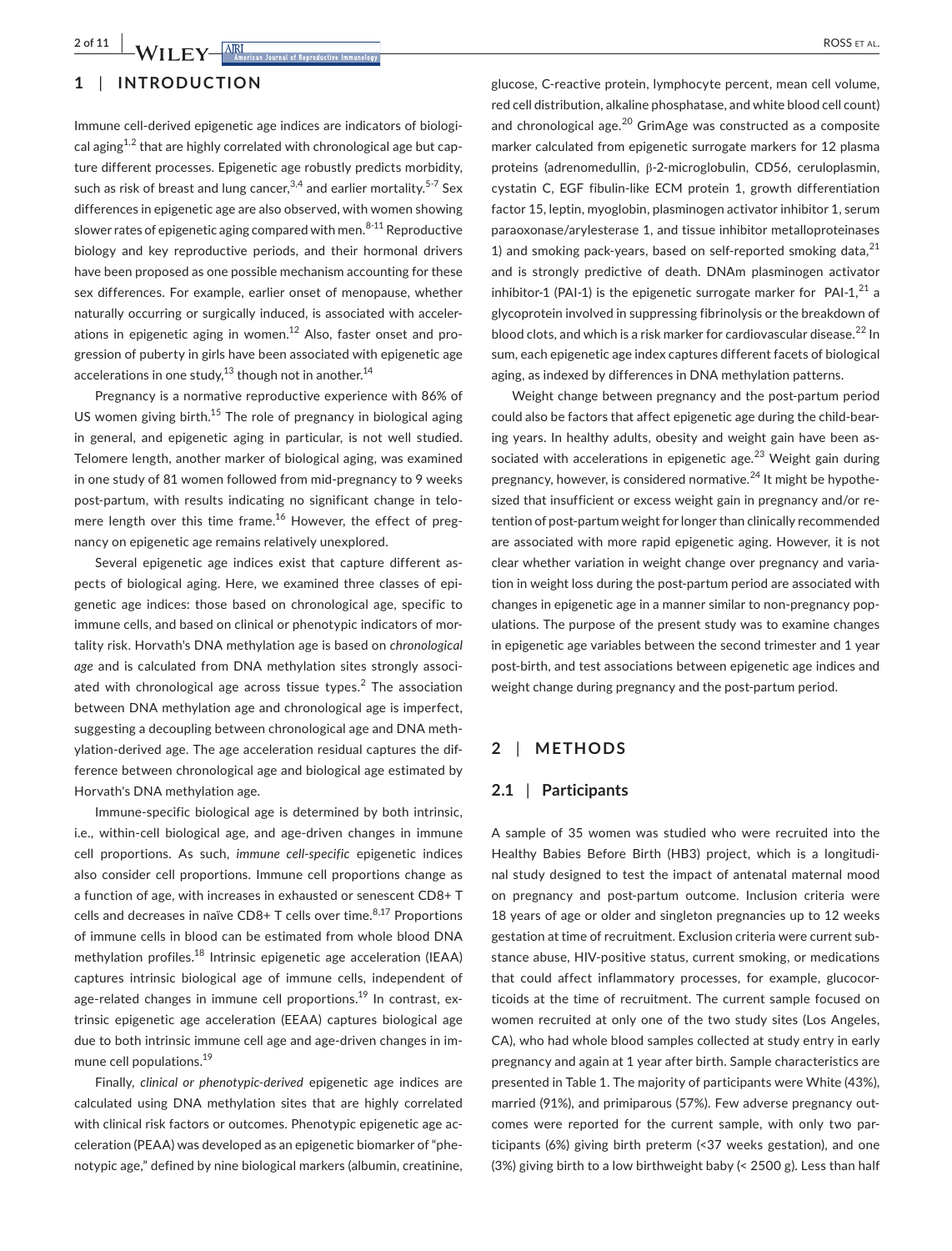#### **TABLE 1** Sample characteristics  $(n = 35)$

|                                        | American Journal of Reproductive Immunology | VVILLI         |
|----------------------------------------|---------------------------------------------|----------------|
| Variable                               | Mean $\pm$ SD or % (N)                      | Range          |
| Age (years)                            | $33.6 \pm 5.29$                             | $23.0 - 45.0$  |
| Marital status (married)               | 91% (32)                                    |                |
| Per Capita Household income (\$1000)   | $46.2 \pm 29.8$                             | 4.06-125       |
| Education (y)                          | $16.9 \pm 2.90$                             | $12.0 - 26.0$  |
| Race/ethnicity                         |                                             |                |
| White                                  | 43% (15)                                    |                |
| <b>Black</b>                           | 14% (5)                                     |                |
| Latina                                 | 26% (9)                                     |                |
| Asian                                  | 11% (4)                                     |                |
| Multi-Race                             | $6\%$ (2)                                   |                |
| BMI ( $\text{kg/m}^2$ )                |                                             |                |
| Pre-pregnancy BMI                      | $25.0 \pm 5.82$                             | 16.8-36.4      |
| Late pregnancy change in BMI (T3-T1)   | $3.02 \pm 1.15$                             | 0.930-5.15     |
| Post-partum change in BMI (P3-P1)      | $-1.26 \pm 2.50$                            | $-10.3 - 2.51$ |
| Total change in BMI (P3-Pre-pregnancy) | $0.433 \pm 2.64$                            | $-10.7 - 5.15$ |
| Parity (Primiparous)                   | 57% (20)                                    |                |
| Baby sex (female)                      | 34% (12)                                    |                |
| Breastfeeding at 12 mo post-partum     | 49% (17)                                    |                |
| GA at first assessment (weeks)         | $16.3 \pm 2.78$                             | $13.3 - 24.4$  |
| Months post-partum at P3 (months)      | $11.5 \pm 0.505$                            | 11.0-12.0      |
| Time between assessments (mo)          | $16.9 \pm 0.938$                            | 15.0-19.0      |
| Assay run (April - 450K)               | 54% (19)                                    |                |

(43%) reported at least one obstetric risk, that is, serious infection, hypertension, diabetes, or anemia, either during this or a previous pregnancy. Study data were collected and managed using REDCap electronic data capture tool.<sup>25</sup>

#### **2.2** | **Protocol**

Women completed a maximum of six assessments, three over pregnancy (8-16 weeks gestation, 20-26 weeks gestation, and 30-36 weeks gestation) and three over the post-partum period (6 weeks, 6 months, and 1 year post-birth). Women were included in the current analyses if they had information available on all variables. Demographics and previous pregnancy information were obtained at study entry. Height and weight were taken at each assessment. Whole blood samples were collected at the first or second pregnancy visit  $(16.3 \pm 2.78$  weeks gestation; 8 -26 weeks gestation) and at the 1-year post-birth final study visit (11.5  $\pm$  0.505 months). On average, there were  $16.9 \pm 0.938$  months between the two assessments.

# **2.3** | **DNA methylation**

DNA was extracted from whole blood and assayed for DNA methylation by the UCLA Neurosciences Genomics Core. The first wave of participants (n = 19) was batched together using the Illumina Infinium HumanMethylation450 BeadChip (Illumina, Inc; 485,577 CpG sites). The second wave of participants ( $n = 16$ ) was run a year later using a different chip, the Infinium MethylationEPIC BeadChip Kit (Illumina, Inc; 868,464 CpG sites). A change in chip used was necessary because Illumina had discontinued the previous chip between the two runs. Approximately 90% of the CpG sites on the 450K chip are also included on the 850K chip. Both pregnancy and post-partum samples from a given participant were run on the same chip and in the same batch.

DNA methylation data were pre-processed as per standard protocols.<sup>2,26</sup> Raw data were normalized using Noob in the minify package in R.<sup>27</sup> CpG cites that were missing on the 450K or EPIC chips were added, and processed data were uploaded into the epigenetic clock online calculator [\(https://dnamage.genetics.ucla.edu/\)](https://dnamage.genetics.ucla.edu/). The online calculator also produces quality control checks. All samples were correctly identified as being female in origin, with tissue sources of either whole blood or blood PBMCs, and had sample and gold standard correlations >.80 (mean *r* = .96).

### **2.4** | **Epigenetic age variables**

# **2.4.1** | **DNA methylation age and age acceleration residual**

The epigenetic age of each blood sample was estimated using several well-defined algorithms available through an online DNA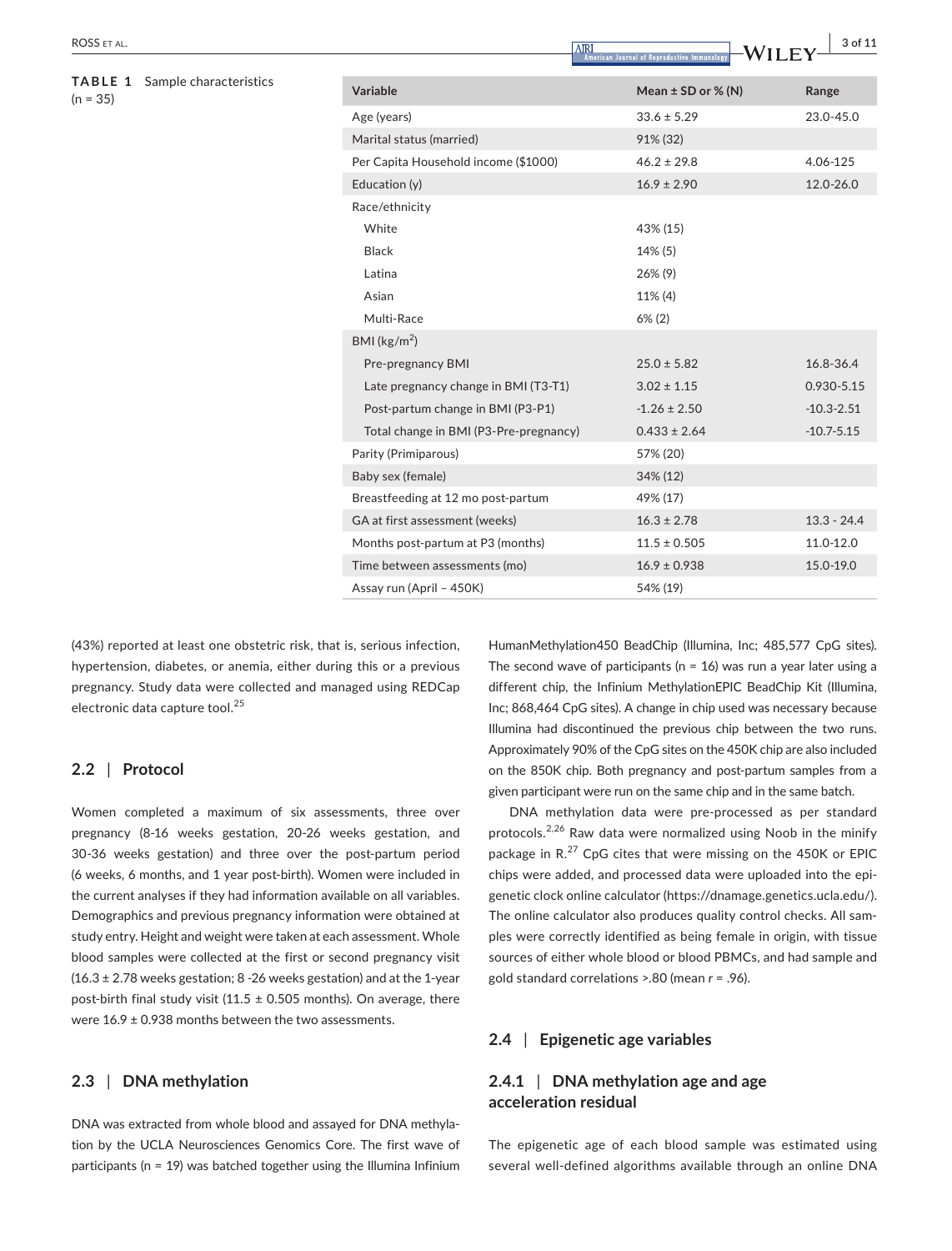**4 of 11 |**  ROSS et al.

methylation calculator.<sup>2</sup> DNA methylation age (DNAm age: years). or biological age, was calculated using the Horvath method, $^2$  which uses the weighted average of regression coefficients obtained from 353 CpG "epigenetic clock" sites. The age acceleration residual represents the difference between chronological and biological age, which is calculated by taking the residual from the linear regression model of biological age regressed onto chronological age. Again, positive values indicate accelerated biological aging.

#### **2.4.2** | **Estimates of immune cell proportions**

Additional age-adjusted estimates of proportions of immune cells in circulation and biological age estimates specific to blood were obtained using the advanced analysis option in the online epigenetic clock calculator.<sup>2</sup> Proportions of plasmablast cells, exhausted or senescent CD8+ T cells (CD8+ CD28-CD45FA- T cells), naïve CD8+ T cells, and naïve CD4+ T cells were calculated using Houseman's estimation technique, which is based on DNA methylation signatures derived from purified samples of leukocytes, $^{18}$  and then adjusted for chronological age.

# **2.4.3** | **Intrinsic and extrinsic epigenetic age acceleration**

IEAA is estimated using the 353 CpG sites from the Horvath  $\text{method}^2$  to calculate the residual of biological age regressed onto chronological age, adjusting for imputed measures of blood cell counts known to change with age, specifically CD8+ naïve T cells, senescent CD8+ T cells, and plasmablasts.<sup>19</sup> EEAA is estimated using the 71 CpG sites used by the Hannum method of calculating DNAm Age<sup>9</sup> and is then enhanced using static weighted averages of blood cell counts that vary with age, that is, CD8+ naïve T cells, senescent CD8+ T cells, and plasmablasts.<sup>28</sup> The weights are calculated from the correlation between chronological age and each individual variable.<sup>28</sup>

# **2.4.4** | **Phenotypic epigenetic age acceleration**

Phenotypic epigenetic age acceleration was calculated by Morgan Levine using R syntax as described elsewhere.<sup>20</sup> PEAA is calculated from 513 CpG sites that were selected based on ability to predict both chronological age and phenotypic indicators of aging. PEAA is associated with all-cause mortality, cancers, physical function, and Alzheimer's disease.<sup>20</sup>

### **2.4.5** | **GrimAge and DNAm PAI-1**

GrimAge and DNAm PAI-1 are epigenetic age markers enriched for DNA methylation sites that are surrogate biomarkers for blood plasma proteins related to morbidity and mortality and cigarette smoking (packs per year). $21$  DNAm PAI-1 is one of seven surrogate DNA methylation indices validated by identifying the CpG sites most associated with blood plasma protein concentrations. DNAm PAI-1 emerged as the blood plasma protein surrogate index most associated with risk for cardiovascular disease and physical functioning. GrimAge is a composite biomarker calculated from the DNAm-based surrogate epigenetic indices determined for seven blood plasma proteins and the epigenetic index capturing smoking pack-years. Both GrimAge and DNAm PAI-1 are powerful predictors of morbidity and mortality.<sup>21</sup>

#### **2.4.6** | **Assay reliability**

A total of 16 mid-pregnancy samples were assayed on both the 450K and 850K DNA methylation chips, allowing for a test of reliability of epigenetic age variables produced by the two assays. Estimates of DNA methylation age, EEAA, PEAA, GrimAge, DNAm PAI-1, and age-adjusted CD8+ Naïve cells were fairly reliable or consistent between the two chips, *r's* > .60. Age acceleration residuals and IEAA, however, were only moderately reliable, *r's* = .40-.50, and ageadjusted proportion of CD8pCD28nCD45RAn were not consistent between runs, *r* = −.01. To account for potential between-person differences generated by assay, a covariate capturing assay batch was included in all linear regression models. (Within-person comparisons would not be affected by between-chip differences because samples from the same participant were always assayed on the same chip).

# **2.5** | **Weight changes over pregnancy and the postpartum period**

Participant height in inches was assessed at study intake, and participants self-reported their last known pre-pregnancy weight. At each assessment, weight in pounds was measured by study personnel using a balance beam scale. Body mass index (BMI; kg/m $^2$ ) was calculated by converting height and weight to metric units, then dividing weight (kg) by height squared (m<sup>2</sup>) for reported pre-pregnancy weight and weight at each time point.

Pregnancy BMI change was calculated by subtracting first pregnancy assessment of BMI from last pregnancy assessment of BMI. Post-partum BMI change was calculated by subtracting first post-partum assessment of BMI from the last post-partum assessment of BMI. Total BMI change was calculated by subtracting pre-pregnancy BMI from last post-partum assessment BMI.

### **2.6** | **Covariates**

Assay batch (54% [19] on Illumina 450K; 46% [16] on Illumina EPIC) was included in all models. Given the small sample size, only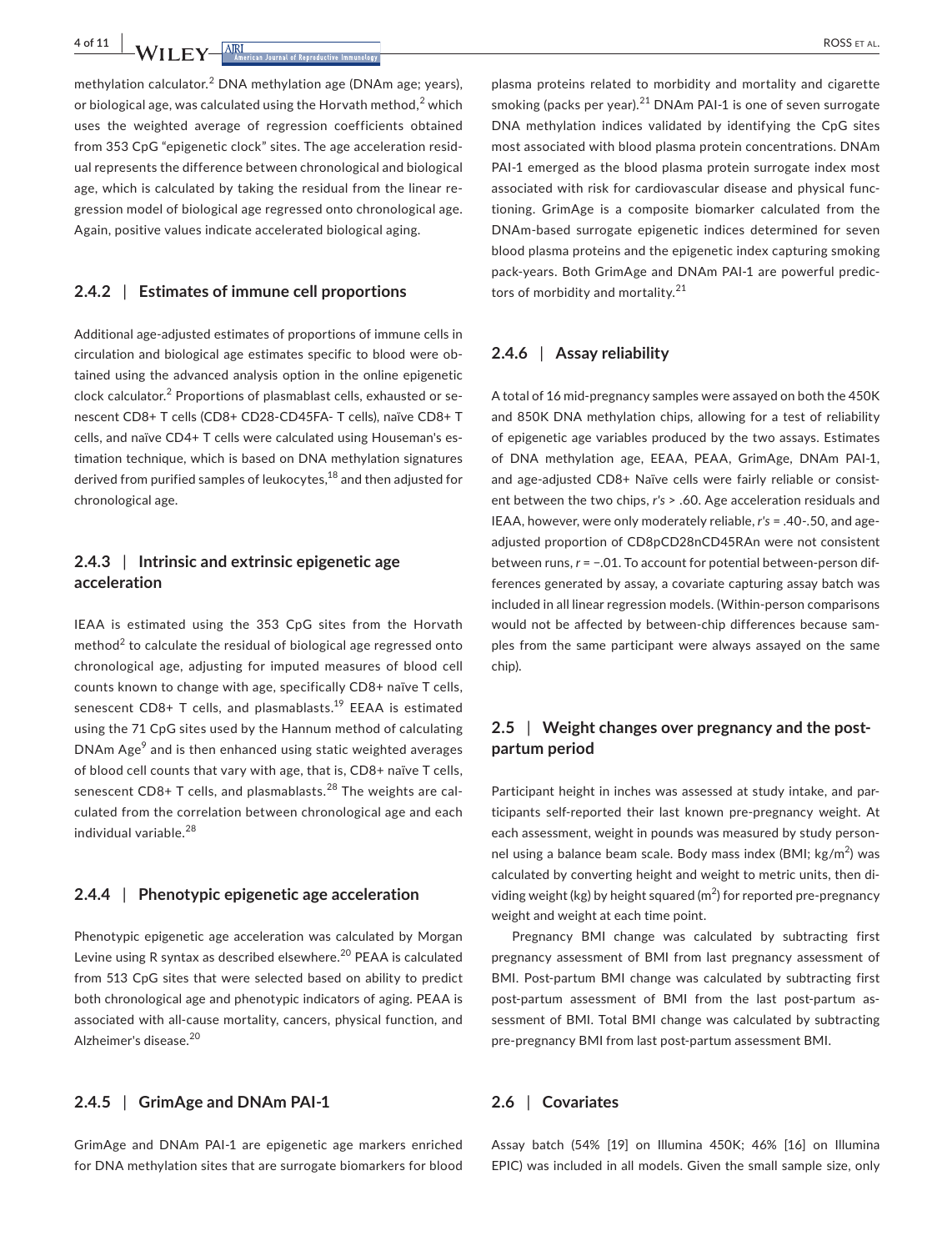**|** ROSS et al. **5 of 11**

covariates significantly associated with epigenetic age variables were included in analyses, specifically race/ethnicity (coded as White or not White), years of education, parity (coded as primiparity or multiparity), marital status (married and/or cohabiting or not), gestational age at pregnancy blood sampling (weeks), breastfeeding (stopped breastfeeding before 1 year post-partum or still breastfeeding at 1 year post-partum), and pre-pregnancy BMI. Note that gestational age at pregnancy blood sampling was only included in models examining pregnancy-to-post-partum change in epigenetic age indices.

Per capita household income was also considered as a covariate, but was not significantly associated with epigenetic age indices. Given power considerations, it was not included as a covariate in analyses.

#### **2.7** | **Analytic strategy**

All analyses were run using SPSS v.  $24.<sup>29</sup>$  Data were inspected for outliers and normality prior to analyses. Outliers were defined as values  $> \pm 3$  standard deviations from the respective means. First, trends in epigenetic age variables between pregnancy and the postpartum period were inspected. Bivariate correlations were used to test associations between chronological age and DNA methylation age at the pregnancy and post-partum period assessments. Pairedsample t-tests were used to determine whether there were significant changes in the epigenetic age variables from mid-pregnancy to 1 year post-partum.

Next, associations between BMI changes between pregnancy to 1 year post-birth and epigenetic age variables in pregnancy, and change over the follow-up, as appropriate, were assessed. Change in epigenetic age variables was calculated by subtracting pregnancy values from 1-year post-birth values. Bivariate correlations were inspected to identify significant associations and were followed by

|  |  | <b>TABLE 2</b> Epigenetic age variable descriptive statistics ( $n = 35$ ) |  |
|--|--|----------------------------------------------------------------------------|--|
|--|--|----------------------------------------------------------------------------|--|

linear regression analyses controlling for assay batch and covariates as noted above. Linear regression models predicting change in epigenetic age variables also co-varied for baseline or mid-pregnancy epigenetic values.<sup>30,31</sup> Given the small sample size (N = 35), both significant (*P* < .05) and marginally significant (*P* < .10) effects were reported. Bivariate associations significant at *P* < .10 were followed by linear regression models.

# **3** | **RESULTS**

# **3.1** | **Change in epigenetic age from pregnancy to the post-partum period\***

Mean epigenetic age indices at mid-pregnancy and 1 year after birth are reported in Table 2. At study entry, women were on average  $33.6 \pm 5.29$  years old chronologically, but  $36.3 \pm 5.52$  years old with respect to DNA methylation age.

Strength of associations between chronological age and DNA methylation age was compared for pregnancy and post-birth assessments (Figure 1). Consistent with studies of general adult populations, chronological age and DNA methylation were highly correlated (*r's* = .758 and .770, at each time point). Strength of associations between the two periods was not statistically different, *z* = −0.120, *P* = .905, suggesting that the relation between chronological age and DNA methylation age remains constant from pregnancy to the post-partum.

Paired-sample t-tests were used to determine whether change in epigenetic age variables occurred between mid-pregnancy and 1 year post-birth (Table 2). As expected, DNA methylation age increased significantly between the two time points, *t*(34) = 2.34, *p* = .0.025, M = 1.21 years, SD = 3.05 years. Considerable variation was present, however, with changes in DNA methylation age ranging from increases of 5.51 years to decreases of 3.07 years (Figure 2A).

|                              | Mid-pregnancy    |                | 1 y post-partum   |                | Difference (PP - Preg) |                |        |
|------------------------------|------------------|----------------|-------------------|----------------|------------------------|----------------|--------|
| <b>Variable</b>              | $Mn \pm SD$      | Range          | $Mn \pm SD$       | Range          | $Mn \pm SD$            | Range          | P      |
| Chronological age (y)        | $33.6 \pm 5.29$  | 23.0-45.0      | $35.1 \pm 5.19$   | 24.0-46.0      | $1.46 \pm 0.505$       | $1.0 - 2.00$   | 001    |
| DNA methylation age $(y)$    | $36.3 \pm 5.52$  | $30.0 - 42.6$  | $37.5 \pm 5.20$   | $30.4 - 45.3$  | $1.21 \pm 3.05$        | $-3.07 - 5.51$ | .025   |
| Age acceleration residual    | $0.014 \pm 3.51$ | $-3.82 - 3.37$ | $0.181 \pm 3.12$  | $-3.99 - 6.59$ | $0.167 \pm 3.04$       | $-3.68 - 4.30$ | .747   |
| EEAA (BioAge4HAStaticAdjAge) | $1.06 \pm 3.77$  | $-2.79 - 7.33$ | $-1.97 \pm 4.28$  | $-5.79 - 5.97$ | $-3.03 \pm 3.78$       | $-7.76 - 8.00$ | 0.001  |
| IEAA (AAHOAdjCellCounts)     | $0.158 \pm 3.35$ | $-2.68 - 2.89$ | $-0.043 \pm 2.92$ | $-4.09 - 3.16$ | $-0.201 \pm 3.01$      | $-4.23 - 3.63$ | .695   |
| Senescent CD8+T cells        | $0.775 \pm 2.35$ | $-1.76 - 4.13$ | $-1.70 \pm 2.87$  | $-4.99 - 2.74$ | $-2.48 \pm 2.54$       | $-5.86 - 2.75$ | 0.001  |
| Naïve CD8+ T cells           | $-5.69 \pm 37.4$ | $-45.2 - 49.9$ | $23.8 \pm 46.7$   | $-35.2 - 89.8$ | $29.5 \pm 29.1$        | $-23.7 - 62.8$ | 0.001  |
| PEAA                         | $1.32 \pm 5.96$  | $-8.65 - 11.0$ | $-3.18 \pm 5.41$  | $-10.1 - 8.09$ | $-4.50 \pm 4.98$       | $-13.4 - 3.31$ | 0.001  |
| DNAm PAI-1                   | $663 \pm 1970$   | $-2430 - 5777$ | $-387 \pm 2580$   | $-5411 - 7501$ | $-1049 \pm 1584$       | $-6086 - 1723$ | < 0.01 |
| GrimAge                      | $1.08 \pm 3.38$  | $-4.88 - 11.3$ | $-1.56 \pm 3.35$  | $-9.34 - 7.06$ | $-2.65 \pm 1.50$       | $-6.22 - 0.45$ | 0.001  |

Abbreviatons: EEAA, extrinsic epigenetic age acceleration (ie, not adjusted for cell populations, combination of age intrinsic to cells and due to agerelated changes in cell populations); IEAA, intrinsic epigenetic age acceleration (ie, adjusted for cell populations, intrinsic to immune cells); PEAA, phenotypic epigenetic age acceleration.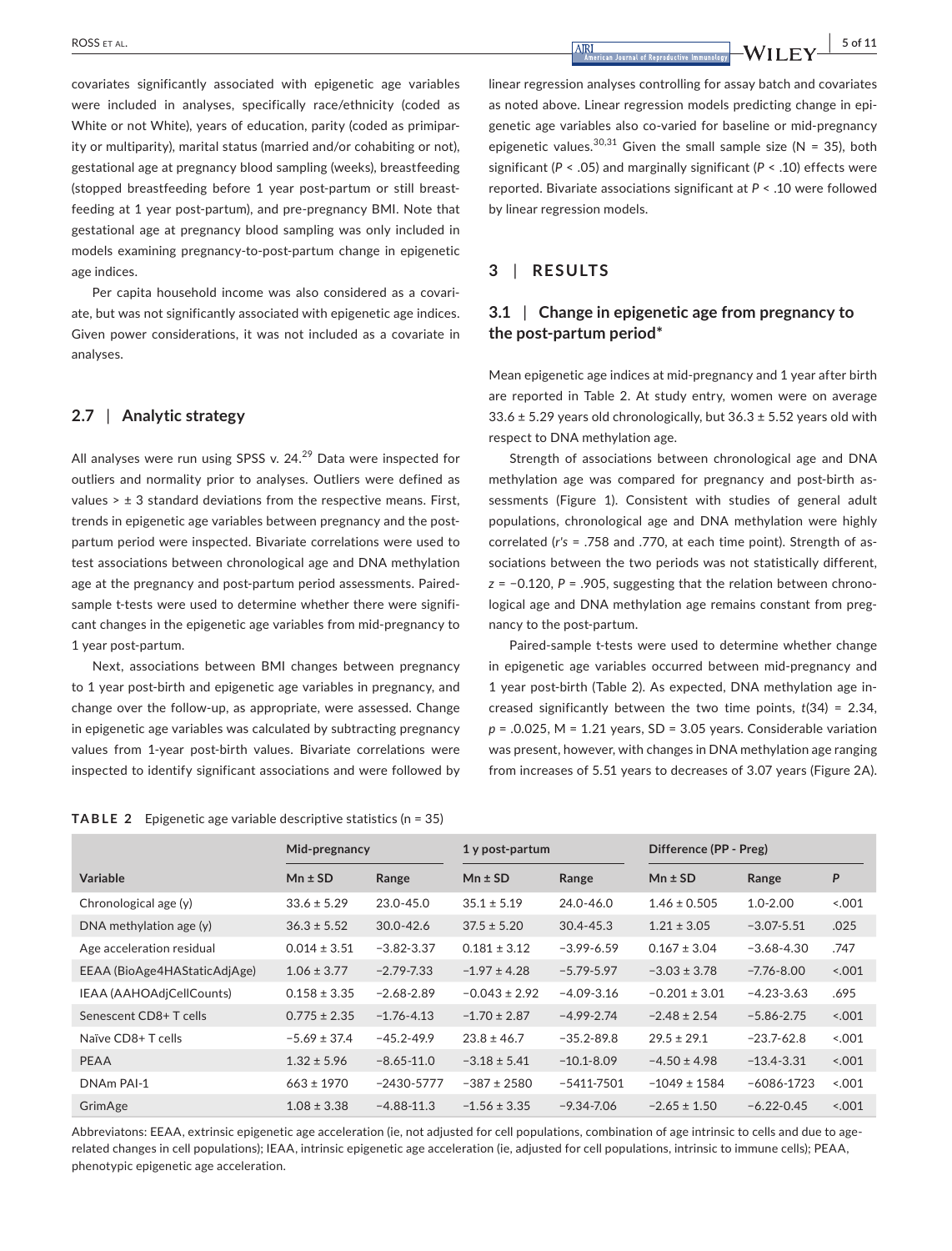

**FIGURE 1** Scatterplot showing the association between chronological age and DNA methylation age during pregnancy and at 1 y post-partum. At the mid-pregnancy assessment, DNA methylation age and chronological age are correlated, *r* = .758, and at the 1 y post-partum assessment, *r* = .770

On average, there were no significant changes in rate of DNA age acceleration from pregnancy to the post-partum period, *t*(34) = 0.326, *P* = .747, indicating that rate of epigenetic aging did not change over this period (Figure 2B).

Significant changes were observed for *PEAA*, *GrimAge,* and *DNAm PAI-1.* In contrast to studies of non-pregnant adults, significant decreases in PEAA, *t*(34) = −5.34, *P* < .001, M = −4.50, SD = 4.98 (Figure 2C), GrimAge, *t*(34) = −10.5, *P* < .001, M = −2.65, SD = 1.50 (Figure 2D), and DNAm PAI-1, t(34) = −3.92, *P* < .001, M = −1050, SD = 1584 (Figure 2E), were observed between mid-pregnancy and 1 year post-birth. This suggests that women become on average *younger* with respect to PEAA, GrimAge, and DNAm PAI-1 between pregnancy and the post-partum period.

Immune-specific epigenetic age indices also evidenced significant changes over time. Specifically, there were significant decreases in *EEAA* observed from mid-pregnancy to 1 year post-partum, *t*(34) = −4.73, *P* < .001, M = −3.03, SD = 3.78 (Figure 2F), but *IEAA* did not significantly change over the follow-up, *t*( 34) = −0.396, *P* = .695 (Figure 2G). IEAA captures epigenetic aging that is independent of age-related shifts in immune cell populations, whereas EEAA is an indicator of immune epigenetic age enriched for age-related shifted in immune cell populations. Given that decreases in only EEAA were observed, this suggests that women become younger with respect to age-related shifts in immune cell populations specifically. Consistent with this pattern, changes were also detected in *age-adjusted proportions of immune cells*. Again, contrary to what is expected based on observations in non-pregnant adults, proportion of senescent CD8+ T cells significantly decreased from pregnancy to the post-partum period, *t*(34) = −5.78, *P* < .001, M = −2.48, SD = 2.54 (Figure 2H), and naïve CD8+ T cells increased, *t*(34) = 5.99, *P* < .001, M = 29.5, SD = 29.1 (Figure 2I).

# **3.2** | **Body mass index (BMI) change and postpartum epigenetic variables†**

Participants on average gained  $3.02 \pm 1.15$  kg/m<sup>2</sup> during pregnancy, lost  $1.26 \pm 2.50$  kg/m<sup>2</sup> during the year after birth, and gained  $0.433 \pm 2.64$  kg/m<sup>2</sup> from before pregnancy to 1 year after birth. In bivariate correlations, increases in BMI during pregnancy were associated with lower post-birth DNA methylation age, *r* = −.329, *P* = .053, lower GrimAge, *r* = −.389, *P* = .021, and lower DNAm PAI-1, *r* = −.351, *P* = .039.‡  After covariates were added to models, increases in BMI during late pregnancy only predicted lower post-birth GrimAge, *b* = −1.35, SE = 0.507, *P* = .013 (Table 3).

Having no decrease in BMI during the year post-birth (reflecting weight retention) was associated with higher post-birth DNA methylation age, *r* = .395, *P* = .021, higher age acceleration residual, *r* = .362, *P* = .035, higher IEAA, *r* = .401, *P* = .019, higher PEAA, *r* = .489, *P* = .003, higher GrimAge, *r* = .639, *P* < .001, higher DNAm PAI-1,  $r = .409$ ,  $P = .016$ , smaller decreases in GrimAge from pregnancy to 1 year after birth, *r* = .446, *P* = .008, and smaller decreases in DNAm PAI-1, *r* = .491, *P* = .003. Each of these associations persisted after adjusting for covariates, *p's* < .028 (Table 3; Figure 3).

Next, change in BMI during pregnancy and during the first year post-birth were both entered into linear regression models with covariates. Having no decrease in BMI by 1 year post-birth continued to predict higher 1-year age acceleration residuals, IEAA, PEAA, GrimAge, change in GrimAge, and change in DNAm PAI-1, *p's* < .041. In contrast, BMI change during pregnancy was not independently associated with any epigenetic age indices, *p's* > .217.

Finally, bivariate correlations between total BMI change from before pregnancy to the post-birth and epigenetic age indices were computed. Greater total increases in BMI from preconception to 1 year post-birth were associated with higher post-birth PEAA, *r* = .331, *P* = .052, GrimAge, *r* = .430, *P* = .010, and higher DNAm PAI-1, *r* = .351, *P* = .038; smaller decreases in PEAA, *r* = .440, *P* = .08, smaller decreases in GrimAge, *r* = .451, *P* = .007, and smaller decreases in DNAm PAI-1, *r* = .496, *P* = .002, from pregnancy to 1 year post-birth; and large increases in IEAA from pregnancy to 1 year post-birth, *r* = .316, *P* = .064. After adjusting for covariates, greater total increases in BMI from preconception to 1 year postbirth continued to be associated with increases in IEAA,  $b = 0.504$ , SE = 0.216, *P* = .028, and smaller decreases in PEAA, *b* = 0.700, SE = 0.326, *P* = .042, GrimAge, *b* = .0.439, SE = 0.098, *P* < .001, and DNAm PAI-1, *b* = 336, SE = 130, *P* = .017 (Table 3).

# **4** | **DISCUSSION**

The purpose of this study was to evaluate changes in immune cell epigenetic age indices between pregnancy and the post-partum period and explore associations with important pregnancy-related factors, namely weight change from mid-pregnancy to 1 year post-partum. The results suggest that some epigenetic age variables changed in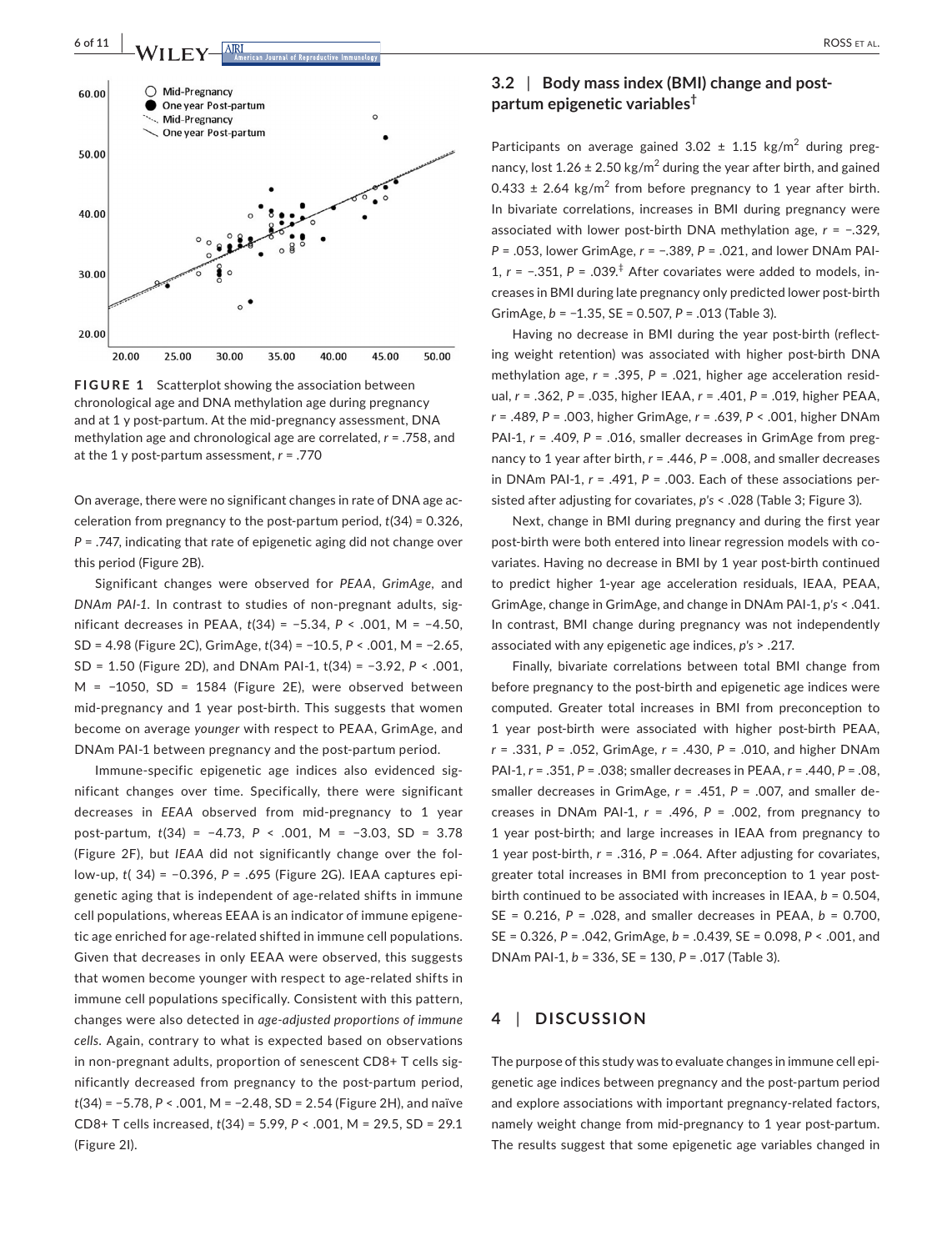

**FIGURE 2** Spaghetti plots of change between mid-pregnancy and 1 y post-partum for (A) DNA methylation age, (B) age acceleration residual, (C) phenotypic epigenetic age acceleration (PEAA), (D) GrimAge, (E) DNAm PAI-1, (F) extrinsic epigenetic age acceleration (EEAA), (G) intrinsic epigenetic age acceleration (IEAA), (H) senescent CD8+ T cells, and (I) naïve CD8+ T cells. DNA methylation age and naïve CD8+ T cells significantly increased (*p's* < .025), PEAA, GrimAge, DNAm PAI-1, EEAA, and senescent CD8+ T cells significantly decreased (*p's* < .001), and age acceleration residual and IEAA did not significantly change (*p's* > .695) between mid-pregnancy and 1 y post-partum

counterintuitive ways between mid-pregnancy and 1 year post-partum, with women appearing to become biologically younger with respect to PEAA, GrimAge, DNAm PAI-1, and immune cell population epigenetic age indices (EEAA, age-adjusted proportion of senescent CD8+ T cells and naïve CD8+ T cells). There is also evidence that epigenetic age between mid-pregnancy and 1 year post-partum could be affected by weight change during pregnancy and the post-partum period. In particular, weight retention over the post-partum period was predictive of epigenetic age acceleration from pregnancy to the post-partum. Collectively, these preliminary findings shed light on how epigenetic aging processes operate during pregnancy and the post-partum period.

To the best of our knowledge, this is the first study to assess changes in immune cell proportions during pregnancy and the post-partum period, and results suggest that pregnancy physiology could influence proportion of immune cells, with implications

for understanding immune activity during pregnancy. In non-pregnant adults, EEAA and age-adjusted proportions of senescent CD8+ T cells increase over time, and age-adjusted proportion of naïve  $CD8+$  T cells decrease over time.<sup>8,17,32</sup> We observed the opposite from pregnancy to the post-partum period. EEAA and age-adjusted proportion of senescent CD8+ T cells *decreased*, and age-adjusted proportion of naïve CD8+ T cells *increased* from pregnancy to the post-partum period. This pattern suggests a regeneration of T cells from pregnancy to the post-partum period, potentially indicating that, following major changes in the maternal immune system during normal pregnancy and recovery from labor and delivery, 33-35 there is a partial post-partum rejuvenation. In addition, PEAA, GrimAge, and DNAm PAI-1, which are all enriched for DNA methylation sites associated with clinical indicators of morbidity and mortality risk, and which also increase with biological age in non-pregnant adults, decreased between pregnancy and the post-partum period. This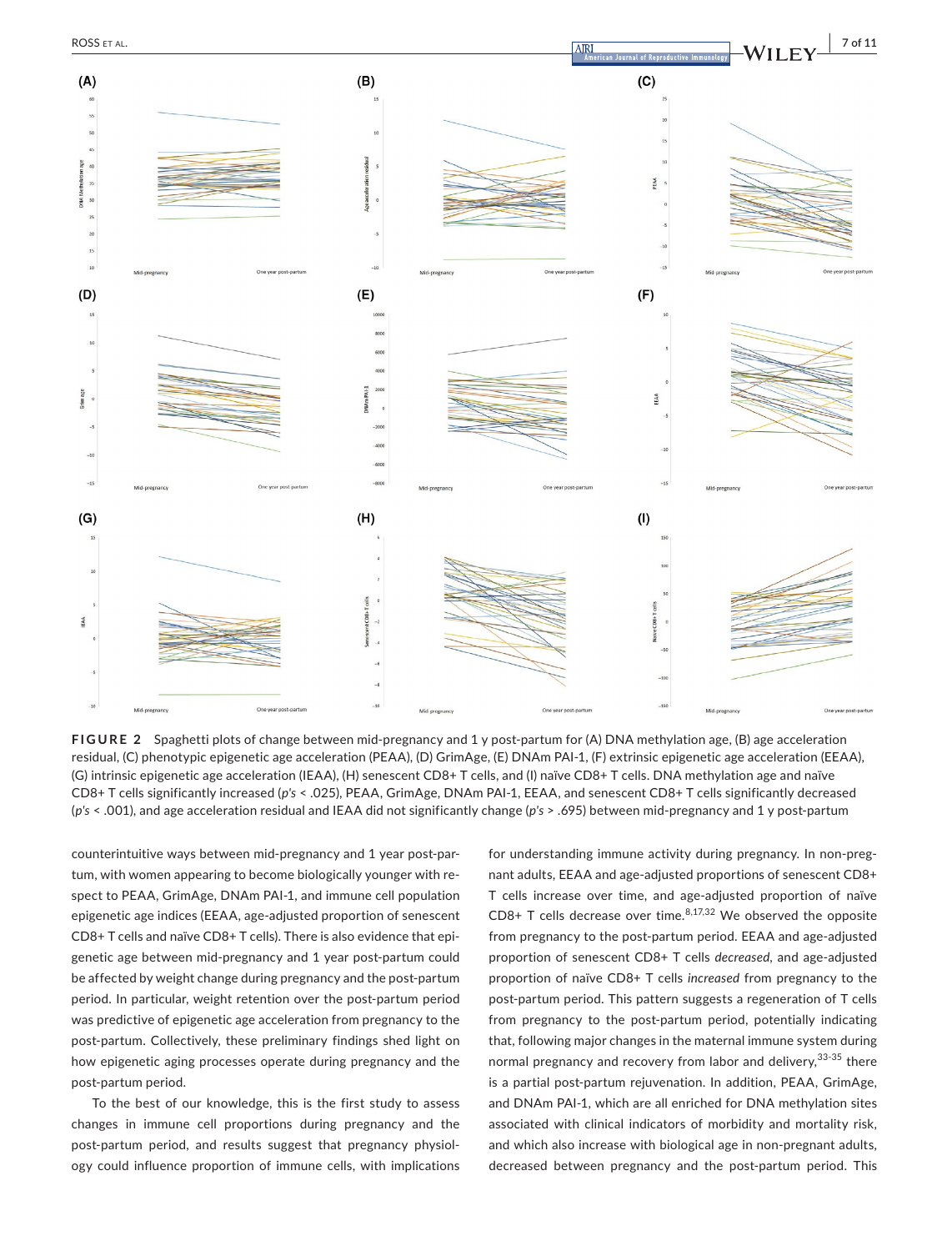**8 of 11 WII FY** ARRIVAL **EX** 

| Predictor               | Outcome                        | B        | <b>SE</b> | $\beta$ | P      |
|-------------------------|--------------------------------|----------|-----------|---------|--------|
| Preg BMI change         | PP DNA methylation<br>age      | $1.23 -$ | 0.952     | $-.271$ | .207   |
|                         | PP GrimAge                     | $-1.35$  | 0.507     | $-.464$ | .013   |
|                         | PP DNAm PAI-1                  | $-680$   | 376       | $-.302$ | .082   |
| PP BMI change           | PP DNA methylation<br>age      | 1.02     | 0.435     | .484    | .028   |
|                         | PP Age accel resid             | 0.730    | 0.253     | .577    | .008   |
|                         | PP IEAA                        | 0.795    | 0.229     | .671    | .002   |
|                         | PP PEAA                        | 1.30     | 0.393     | .592    | .003   |
|                         | PP GrimAge                     | 0.874    | 0.217     | .645    | < 0.01 |
|                         | PP DNAm PAI-1                  | 497      | 179       | .476    | .010   |
|                         | Change GrimAge <sup>a</sup>    | 0.450    | 0.118     | .744    | .001   |
|                         | Change DNAm PAI-1 <sup>a</sup> | 323      | 140       | .519    | .030   |
| <b>Total BMI change</b> | PP PEAA                        | 0.728    | 0.426     | .356    | .099   |
|                         | PP GrimAge                     | 0.472    | 0.253     | .373    | .074   |
|                         | PP DNAm PAI-1                  | 277      | 189       | .284    | .154   |
|                         | Change in IEAA <sup>a</sup>    | 0.504    | 0.216     | .443    | .028   |
|                         | Change in PEAA <sup>a</sup>    | 0.700    | 0.326     | .372    | .042   |
|                         | Change in GrimAge <sup>a</sup> | 0.439    | 0.098     | .212    | < 0.01 |
|                         | Change in DNAm<br>$PAI-1a$     | 336      | 130       | .561    | .017   |

**TABLE 3** Linear regression models predicting epigenetic age variables from pregnancy-related variables

Abbreviations: Age accel resid, age acceleration residual; BMI, body mass index; EEAA, extrinsic epigenetic age acceleration; IEAA, intrinsic epigenetic age acceleration; PEAA, phenotypic epigenetic age acceleration; PP, post-partum; Preg, pregnancy.

<sup>a</sup>indicates models for which baseline (pregnancy) epigenetic age indices and gestational age at

pregnancy assessment were additionally included as covariates.

suggests that overall pregnancy may slow some aspects of aging. It is possible that this is driven by the unique neuroendocrine activity that characterizes pregnancy and the post-partum period, particularly for growth and thyroid hormones,  $24$  although additional research is needed to explore this possibility. Collectively, then, our findings suggest that in some ways, women's immune indicators of biological age become younger between mid-pregnancy and 1 year post-partum, consistent with a protective health effect of parity<sup>36-40</sup> and slower biological aging in women compared to men. $8-11$ 

Post-partum weight change emerged as a strong predictor of epigenetic age indices. In non-pregnant adult samples, obesity and higher body weight are associated with accelerated epigenetic age.<sup>23</sup> In the current sample, weight gain during pregnancy was not consistently associated with post-partum epigenetic age indices. It is possible that processes linking weight gain and biological aging are interrupted during pregnancy in an adaptive manner, or that no association was found because weight gain during pregnancy can be driven by other factors, for example, fluid retention,

and placenta and fetal growth. This finding along with the others requires replication. In contrast, weight retention during the post-partum period was associated with accelerations in DNA methylation age and higher PEAA at 12 months post-partum, and this was independent of weight change during pregnancy. These findings are important in the context of prior work suggesting that post-partum weight gain and weight retention increases risk for later health issues. 41-44

There are several limitations to consider, and foremost is that this was a pilot study with a relatively small sample size. It is not possible to determine whether null results indicate a lack of association or a lack of power to detect associations. Nevertheless, meaningful and potentially important patterns were detected, supporting the usefulness of pursuing these questions in future research. Second, although a clear strength of the study is use of data collected in a prospective design, the time period from mid-pregnancy to 1 year post-partum does not capture the full length of pregnancy, which would be of interest to do. Future

**FIGURE 3** Associations between post-birth change in BMI with (A) post-partum DNA methylation age, (B) post-partum age-adjusted acceleration residuals, (C) post-partum IEAA (intrinsic epigenetic age acceleration), (D) post-partum PEAA (phenotypic epigenetic age acceleration), (E) post-partum GrimAge, (F), post-partum DNAm PAI-1, (G) change in GrimAge from mid-pregnancy to 1 y post-partum, and (H) change in DNAm PAI-1 from mid-pregnancy to 1 y post-partum, adjusting for covariates. Baseline or mid-pregnancy values were also included as covariates for models of change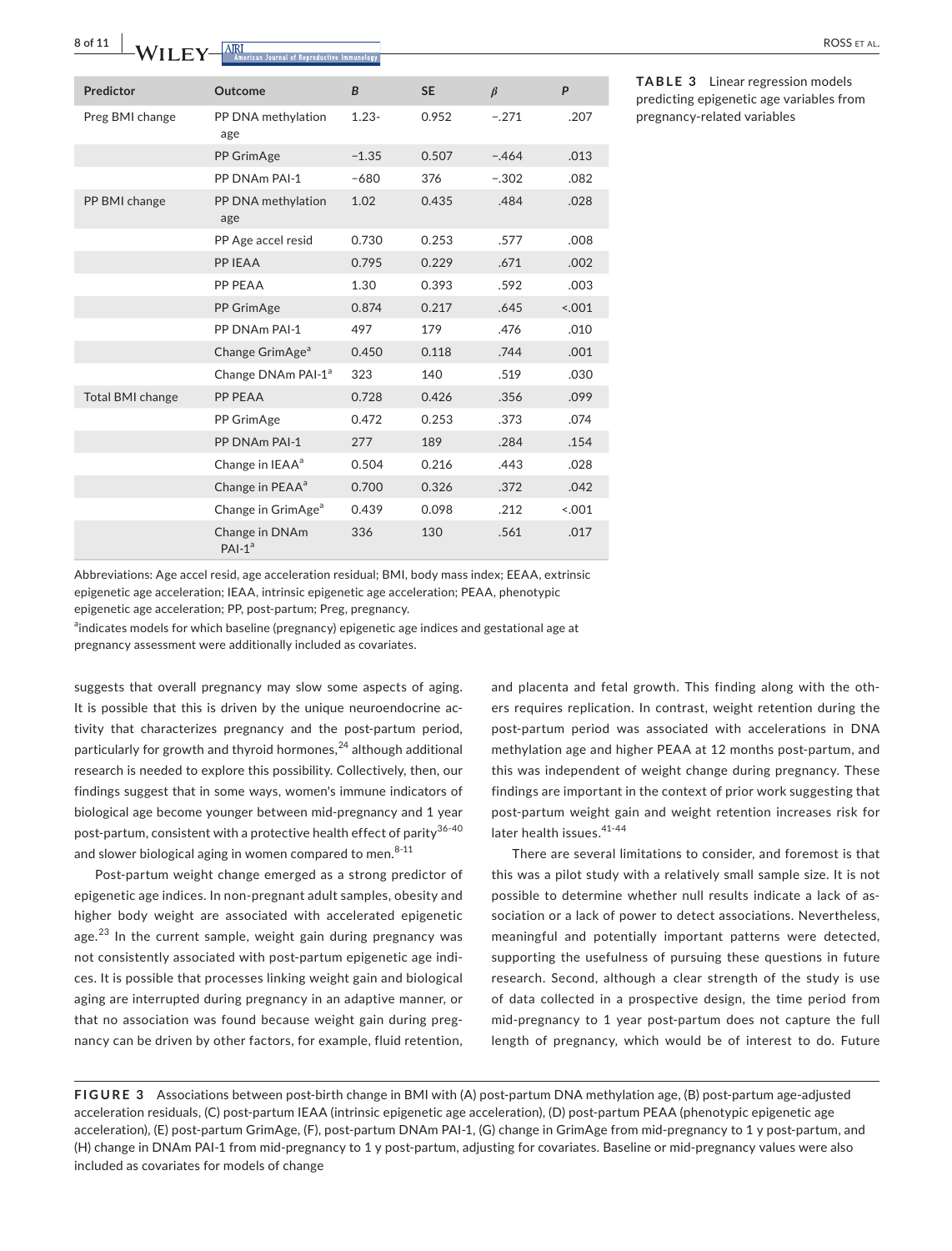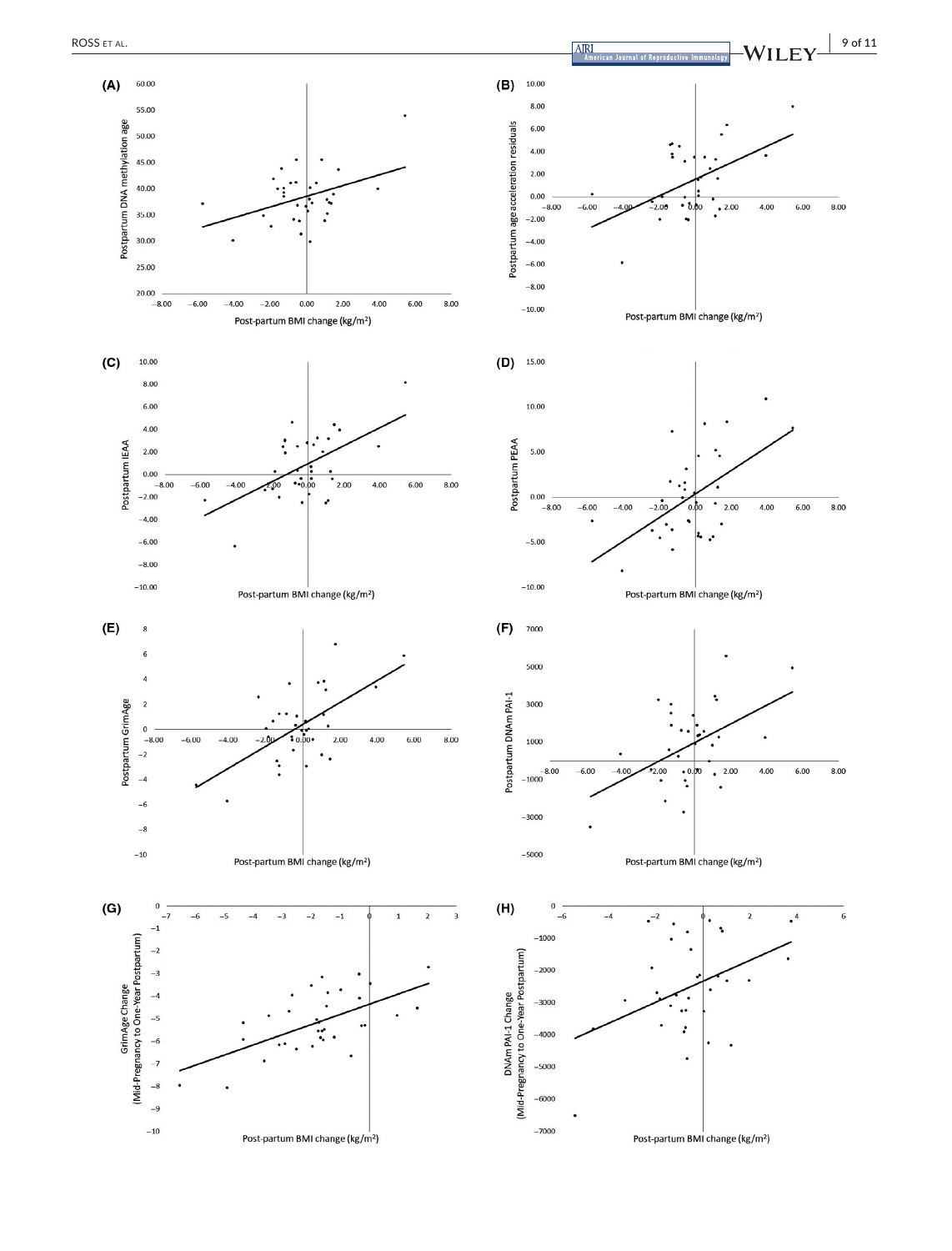**10 of 11 |**  ROSS et al.

work should consider tracking epigenetic aging from preconception through pregnancy and possibly longer into the post-birth period and to test additional factors that are associated with rates of aging. Third, there was a change in DNA methylation chips mid-way through our pilot project (450K vs EPIC), and indications of systematic between-person differences in epigenetic age variables were detected by chip. Within-person differences however were not due to chip differences because samples drawn for each participant from the two different time points were always included on the same chip. Thus, observed change in epigenetic age could not be due to batch. Likewise, batch was adjusted for in our models. Optimally, future research should replicate these findings using a single chip to reduce batch effects. Fourth, it is possible that adverse pregnancy outcomes, such as preterm birth, or obstetric risk factors, such as hypertension, diabetes, serious infections, or anemia, could affect epigenetic age indices in immune cells during pregnancy. Due to the small sample size and low frequency of specific pregnancy complications, we were not able to test associations between pregnancy complications and change in epigenetic age indices between pregnancy and a year post-partum. Future work should consider how epigenetic aging during pregnancy and the post-partum is affected by pregnancy complications and adverse outcomes.

# **5** | **CONCLUSIONS**

From pregnancy to post-partum, women's epigenetic age, as indexed by the EEAA, PEAA, GrimAge, and DNAm PAI-1, decreased from pregnancy to the post-partum, indicating deceleration of biological aging. This is the reverse of what has been observed in nonpregnant adults. Importantly, not all women exhibited deceleration. When examining predictors of rates of epigenetic aging, post-partum weight gain was associated with increases in epigenetic aging. These findings shed light on the unique biological states that constitute pregnancy and the post-partum period and highlight a possible mechanism through which pregnancy and post-partum associated factors could affect maternal health over the long-term.

#### **ACKNOWLEDGMENTS**

All protocols and methods were reviewed and approved by the University of California—Los Angeles, Cedars-Sinai Medical Centre institutional review boards, and participants provided written informed consent. All authors have reviewed this manuscript and consent to its publication. Data will be deposited following completion of all data analyses, but are available upon request from J. Carroll and C. Dunkel Schetter. The authors report no competing interests. Healthy Babies Before Birth (HB3) Study was supported by funding from NIH (R01 HD073491: MPI: Coussons-Read & Dunkel Schetter). Additional epigenetic assays were funded by the NIH/National Center for Advancing Translational Science UCLA CTSI Grant (UL1TR001881). REDCap is supported by the Colorado Clinical

& Translational Sciences Institute (CCTSI) with the Development and Informatics Service Center (DISC) grant support [NIH/NCRR Colorado CTSI Grant Number UL1 RR025780] and by the UCLA Cousins Center for Psychoneuroimmunology. K. Ross conducted analyses and led writing the manuscript, J. Carroll advised on direction of analyses and manuscript, S. Horvath advised on epigenetic clock and related analyses, and C. Dunkel Schetter and M. Cousins Read oversaw the larger study design, data collection, and advised on the manuscript. The authors thank the participants and the staff especially Dr Roberta Mancuso, Project Coordinator in Denver and Susan Jackman, RN, Coordinator of the Cedars Sinai Health Center site.

# **ORCID**

*Kharah M. Ross* <https://orcid.org/0000-0002-1472-5630>

#### **ENDNOTES**

- \* Pregnancy and post-partum epigenetic age indices were adjusted for gestational age at pregnancy at time of blood sampling using repeated measure ANCOVAs. Magnitude of change over the follow-up was not affected by gestational age at sampling, and the same pattern of results emerged.
- <sup>†</sup> Pattern of results was similar and consistent when timing of weight measurement (pregnancy gestational age or weeks post-partum) and timing between weight measurements were included in models as covariates.
- ‡ Given that there is no theoretical reason to assume that mid-pregnancy epigenetic age values would drive changes in weight over the follow-up, pregnancy epigenetic age variables were not considered.

#### **REFERENCES**

- 1. Mitteldorf J. How does the body know how old it is? Introducing the epigenetic clock hypothesis. *Interdiscip Top Gerontol*. 2015;40:49-62.
- 2. Horvath S. DNA methylation age of human tissues and cell types. *Genome Biol*. 2013;14(10):R115.
- 3. Ambatipudi S, Horvath S, Perrier F, et al. DNA methylome analysis identifies accelerated epigenetic ageing associated with postmenopausal breast cancer susceptibility. *Eur J Cancer*. 2017;75:299-307.
- 4. Levine ME, Hosgood HD, Chen B, Absher D, Assimes T, Horvath S. DNA methylation age of blood predicts future onset of lung cancer in the women's health initiative. *Aging*. 2015;7:690-700.
- 5. Marioni RE, Shah S, McRae AF, et al. DNA methylation age of blood predicts all-cause mortality in later life. *Genome Biol*. 2015;16:25.
- 6. Horvath S, Pirazzini C, Giula Bacalini M, et al. Decreased epigenetic age of PBMCs from Italian semisupercentenarians and their offspring. *Aging*. 2015;7:1159-1170.
- 7. Christiansen L, Lenart A, Tan QH, et al. DNA methylation age is associated with mortality in a longitudinal Danish twin study. *Aging Cell*. 2016;15(1):149-154.
- 8. Kananen L, Marttila S, Nevalainen T, et al. The trajectory of the blood DNA methylome ageing rate is largely set before adulthood: evidence from two longitudinal studies. *Age (Dordr)*. 2016;38(3):65.
- 9. Hannum G, Guinney J, Zhao L, et al. Genome-wide methylation profiles reveal quantitative views of human aging rates. *Mol Cell*. 2013;49(2):359-367.
- 10. Weidner CI, Lin Q, Koch CM, et al. Aging of blood can be tracked by DNA methylation changes at just three CpG sites. *Genome Biol*. 2014;15:R24.